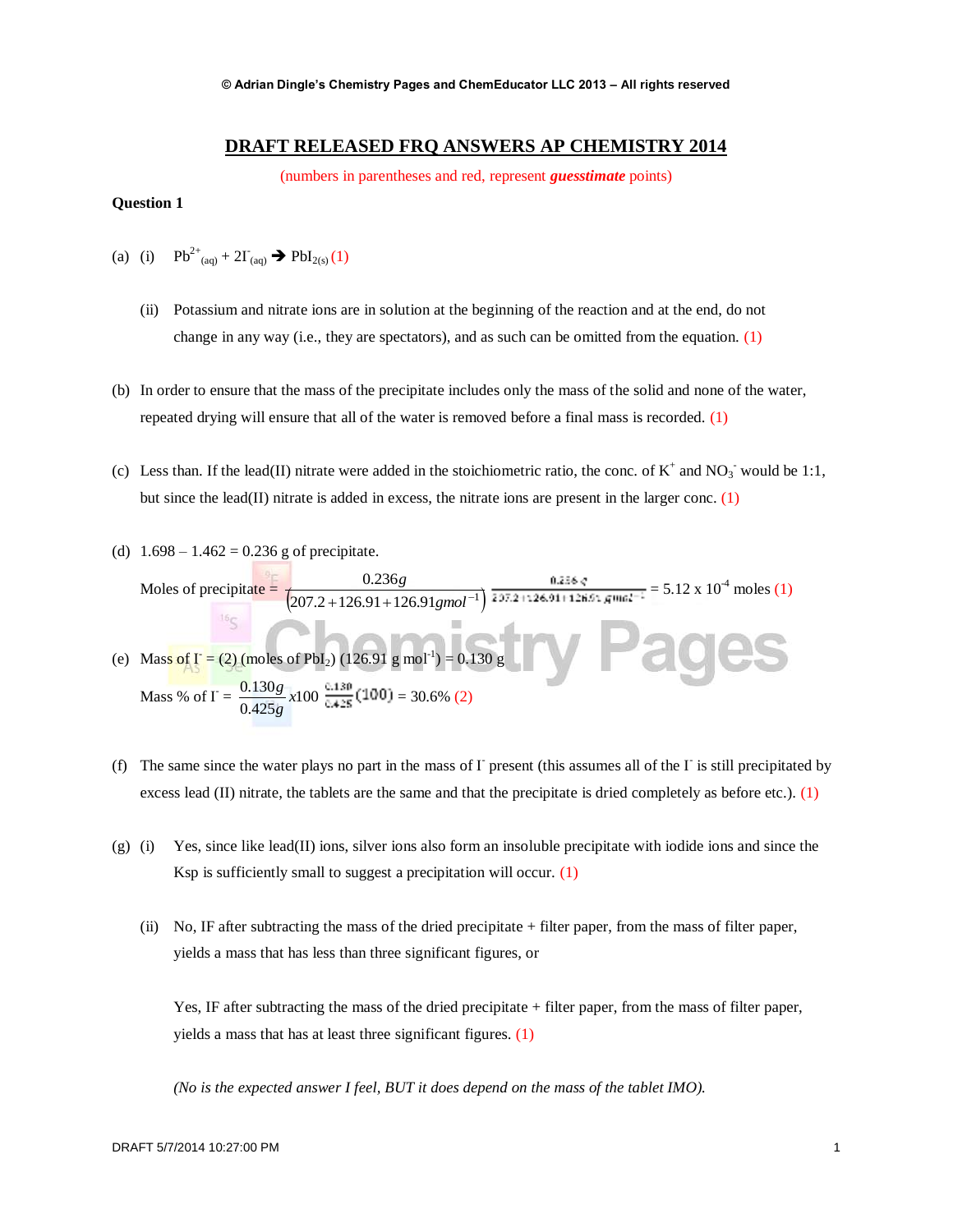(a)  $CH_3CH_2COOH$  (acid) and  $CH_3CH_2COO$ <sup>-</sup> (base)

or

 $H<sub>2</sub>O$  (base) and  $H<sub>3</sub>O<sup>+</sup>$  (acid). (1)

(b)  $Ka = \frac{(10^{-2.79})^2}{0.20} = 1.3 \times 10^{-5}$ 

Assumes degree of dissociation to be negligible. (2)

(c) (i) False. The salt that forms from the neutralization reaction is sodium propanoate that is the salt of a weak acid and a strong base that will have a pH of greater than 7.00, due to the hydrolysis reaction of the propanoate ions as shown below. (1)

 $CH_3CH_2COO + H_2O \rightarrow CH_3CH_2COOH + OH$ 

- (ii) True. If the pH is same for both solutions, then the  $[H^+]$  is the same for both solutions. Since HCl is 100% dissociated and propanoic acid is not, the propanoic acid would need a higher initial concentration than the HCl in order to generate the same  $[H^+]$  in solution. (1)
- (d) Moles of NaOH =  $(0.02052 \text{ L})(0.173 \text{ mol} \text{L}^{-1})$  = Moles of acid (since a 1:1 ratio)

Concentration of acid =  $\frac{(0.02632E)(0.175)}{0.02500L}$ *L molL* 0.02500  $(0.02052L)(0.173 mol L^{-1})$  $= 0.142 M(1)$ 

(e) No. Ka for butanoic acid is  $10^{-4.83} = 1.48 \times 10^{-5}$  so the acids are of very similar strength and as such the same indicator would be suitable. (1)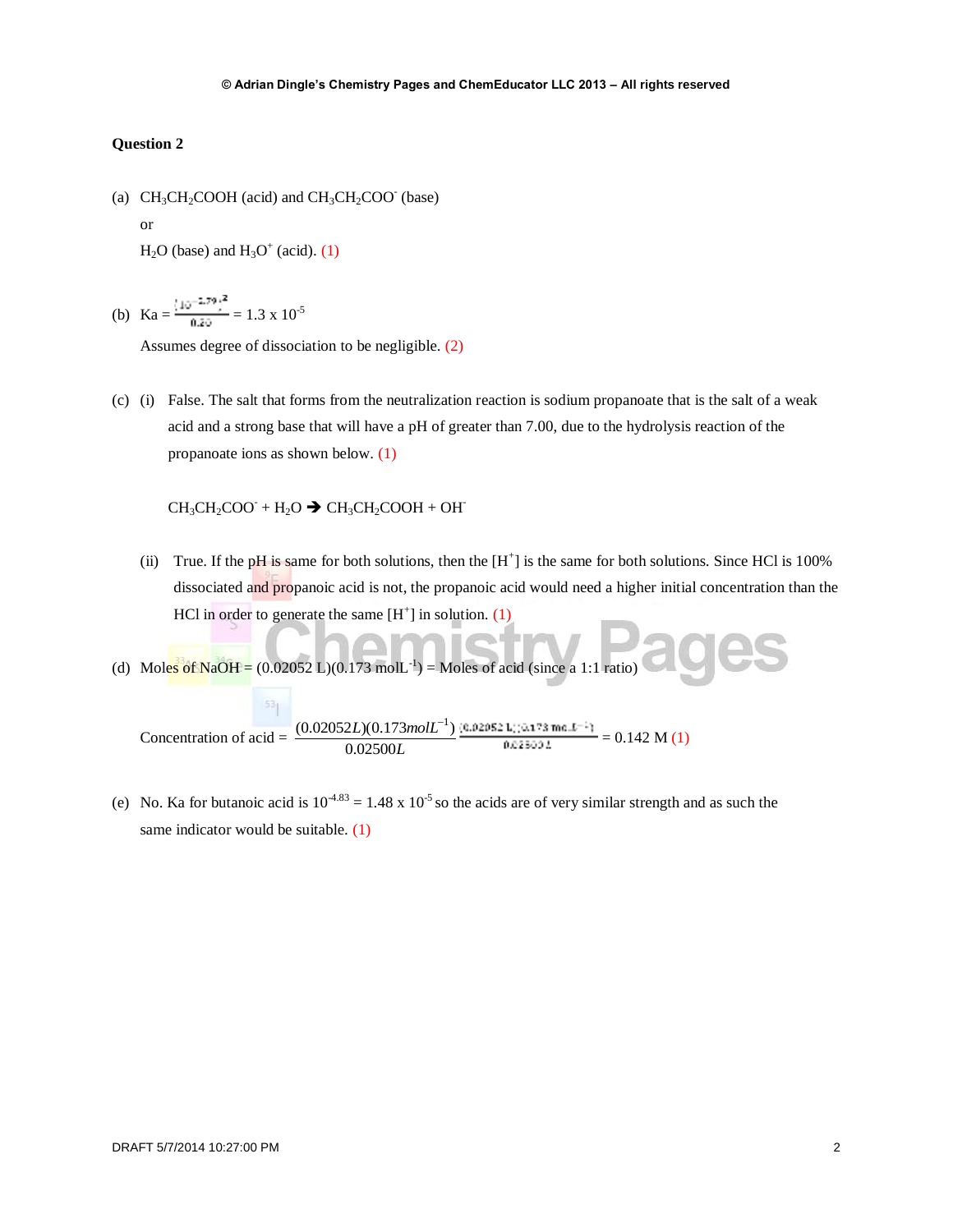- (a) Oxidation occurs at the tin electrode since it loses mass as the solid dissolves into solution according to;  $\text{Sn}_{(s)} \rightarrow \text{Sn}^{2+}_{(aq)} + 2e^-. (1)$
- (b) The solid dissolves to give an aqueous solution of tin ions. (1)



- (d) (i) No change. The concentrations of both the product and reactant ions are still equal to one another and their ratio is 1:1. There is no need for the reaction to shift forward or backward to adjust to the equilibrium position (Q is unchanged). (2)
	- (ii) A shorter time. The new, lower concentration would be exhausted more quickly.  $(1)$
- (e) (i)  $\text{Sn}_{(s)} + \text{Cu}^{2+}_{(aq)} \rightarrow \text{Cu}_{(s)} + \text{Sn}^{2+}_{(aq)}$  $E^{\circ} = +0.34 + (+0.14) = 0.48$  V i.e., a positive voltage that suggests a thermodynamically favored reaction. (2)
	- (ii)  $\Delta G = -n F E^{\circ} = -(2)(96485)(0.48) = -93000 J(1)$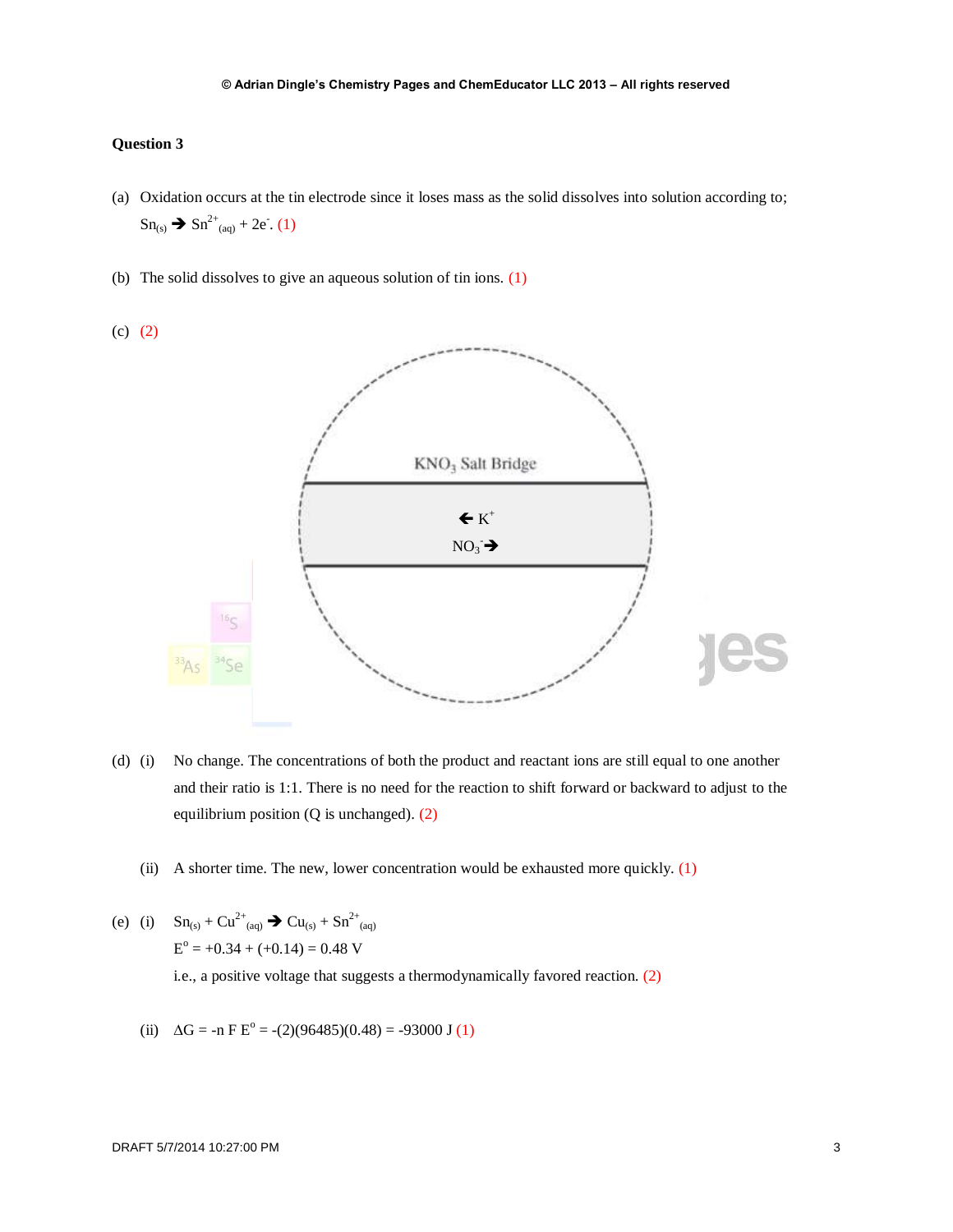(a)  $P V = n R T$ 

 $(1.04)(1.00) = n (0.08206)(1100)$ 

```
n = 0.0115 moles (1)
```
- (b) Disagree. The reaction is at equilibrium so there must be some  $CaCO<sub>3(s)</sub>$  left in the container. (It is entirely possible to answer this via stoichiometry, proving that if there was total decomposition, that the moles and therefore the pressure of  $CO<sub>2</sub>$ , would be much greater). (1)
- (c) Equal to, since if the temperature were to stay the same, the equilibrium constant would remain the same, and since the only species in the K expression will be either the pressure or concentration of the  $CO<sub>2</sub>$ , then it must be the same.  $(1)$
- (d) Yes, since  $Kp = pCO<sub>2</sub>$ . (1)

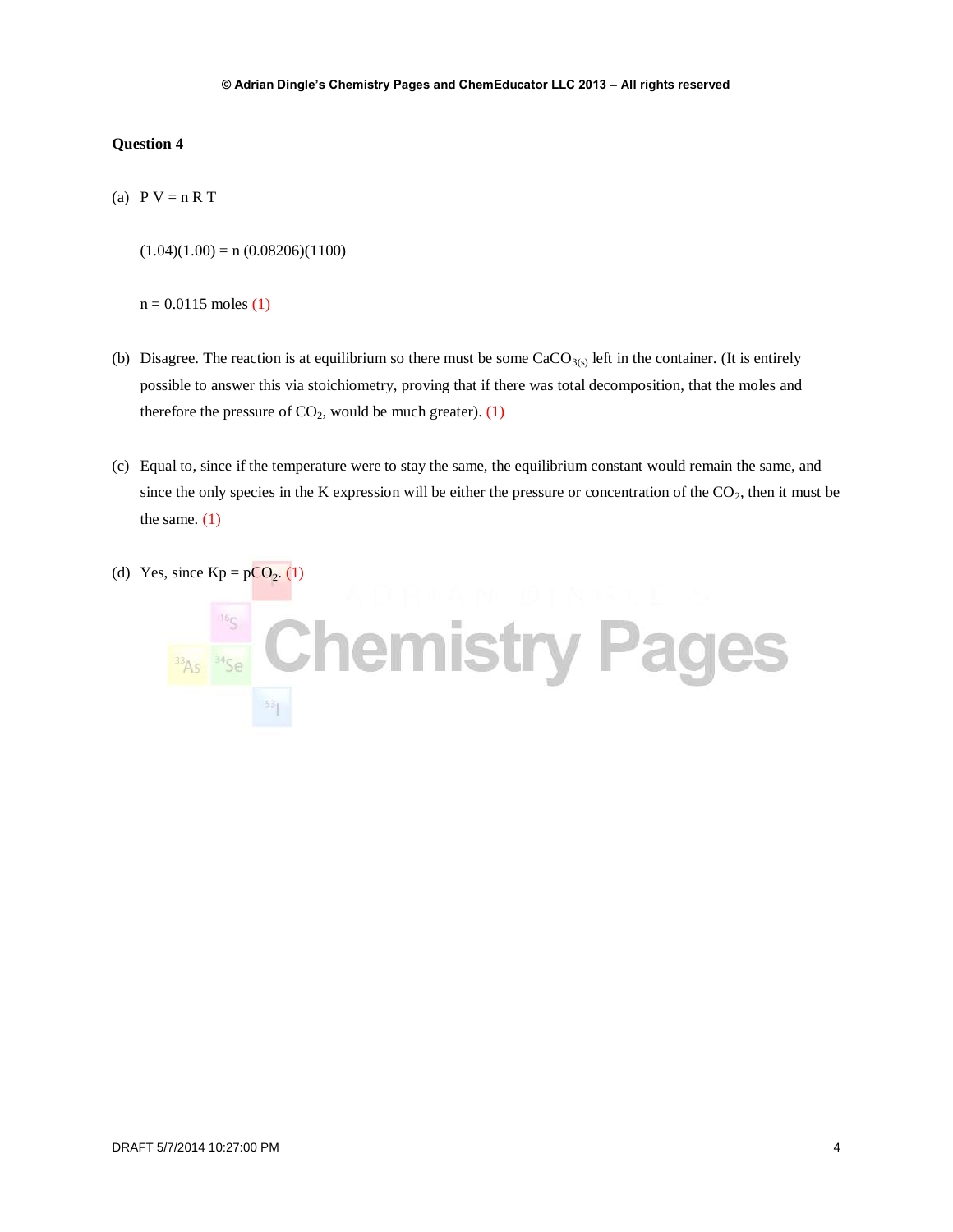(a) ClF. (1)

(b) (1)



- (b) T-shaped. In this configuration the dipoles created by the polar Cl-F bonds do not cancel out and the molecule has a dipole moment. In the trigonal planar configuration the dipoles would cancel out and the molecule would be non-polar. (2)
- (d) As group 17 is descended the halogens become increasing able to expand their octets, and accommodate more fluorine atoms, since steric hindrance becomes an increasingly small problem. (1)

(There are many alternative responses here and we will have to wait and see what scores credit).

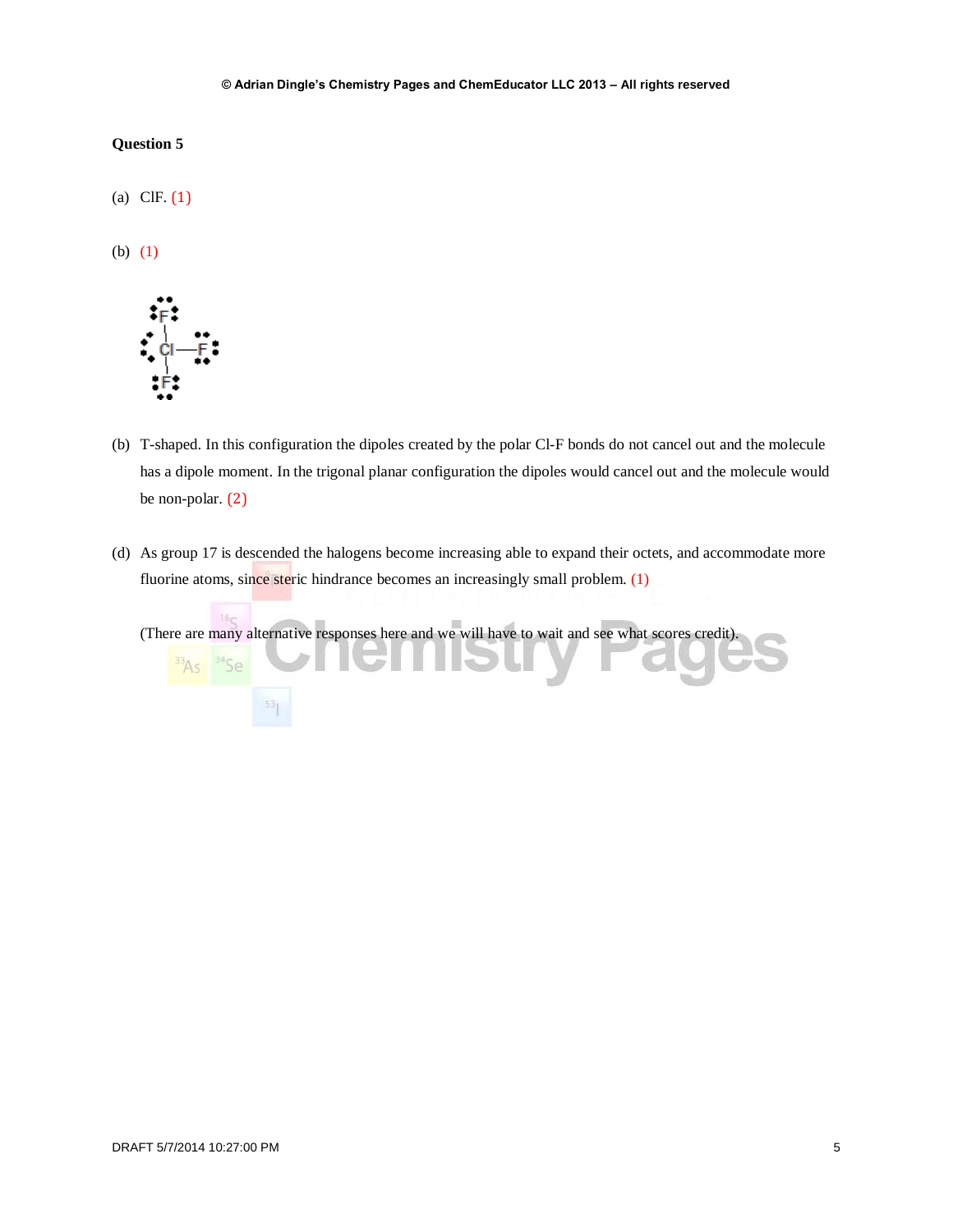- (a) PVC, since Cl has a greater mass than  $CH<sub>3</sub>$ . (1)
- (b) The IMF's present in chloroethene are larger than those in propene.

Chloroethene is polar and has dipole-dipole intermolecular forces whereas propene is essentially a non-polar hydrocarbon. Cl is a larger atom than the  $CH<sub>3</sub>$  group, with a greater number of electrons and has greater polarizability and hence a greater number of LDF's and stronger intermolecular attractions that cause the boiling point to be higher. (2)

(c)  $2C_3H_6 \rightarrow 6C + 6H_2$   $\Delta H = (2)(-21)$  $6C + 6O_2 \rightarrow 6CO_2$   $\Delta H = (6)(-242)$  $6H_2 + 3O_2 \rightarrow 6H_2O$   $\Delta H = (6)(-394)$ =======================================  $2C_3H_6 + 9O_2 \rightarrow 6CO_2 + 6H_2O$   $\Delta H = -3858 \text{ kJ}$ 

Which is a greater release of energy than -2300 kJ. (2)